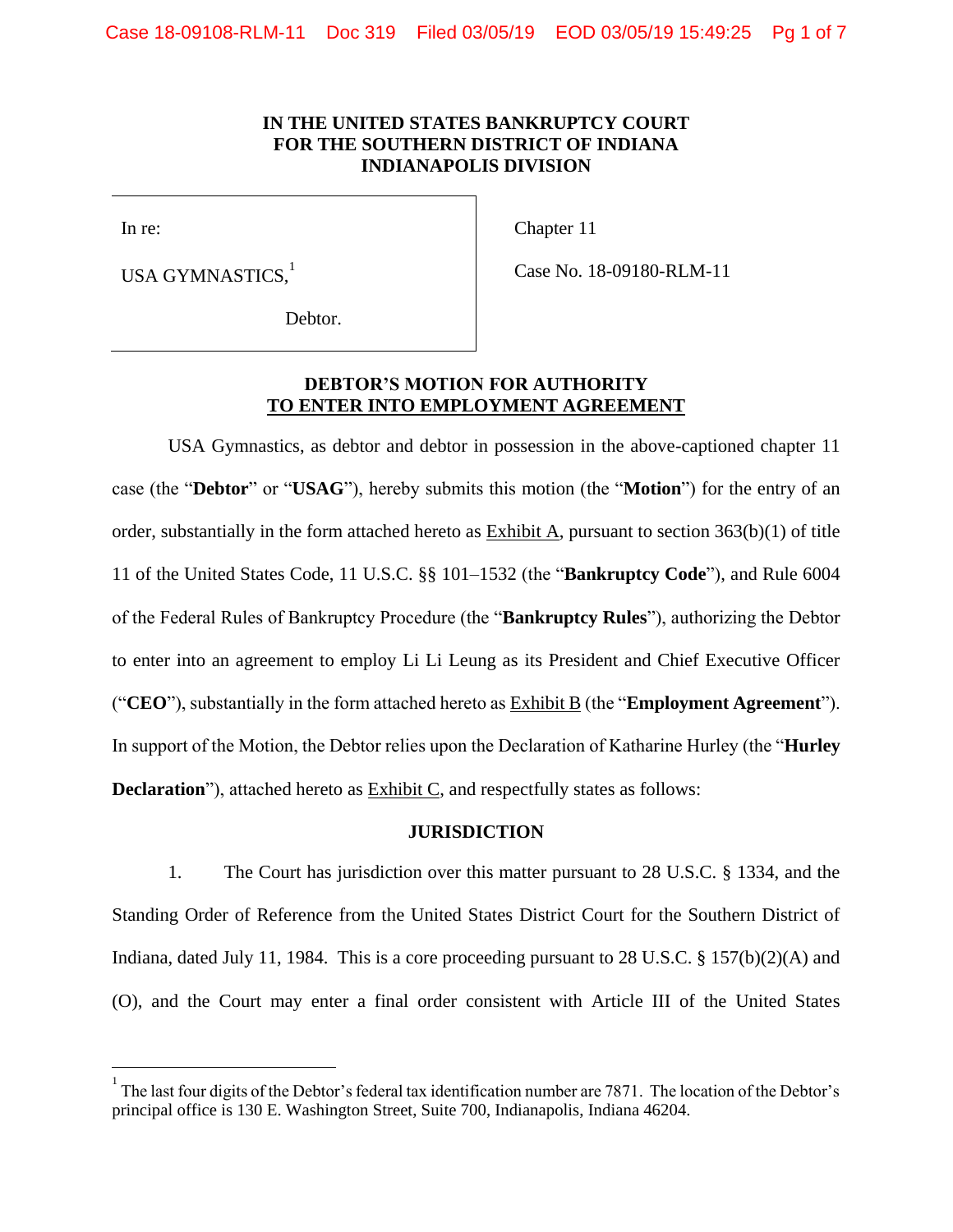Constitution. Venue is proper pursuant to 28 U.S.C. §§ 1408 and 1409. The statutory and legal predicates for the relief requested herein are section  $363(b)(1)$  of the Bankruptcy Code and Bankruptcy Rule 6004.

### **BACKGROUND**

2. On December 5, 2018 (the "**Petition Date**"), USAG filed a voluntary petition for relief under chapter 11 of the Bankruptcy Code.

3. The Debtor remains in possession of its property and continues to operate and maintain its organization as debtor in possession pursuant to sections 1107(a) and 1108 of the Bankruptcy Code. No request has been made for the appointment of a trustee or examiner in this case.

4. On December 19, 2018, the United States Trustee appointed the Additional Tort Claimants Committee Of Sexual Abuse Survivors (the "**Survivors Committee**").

# **A. USAG's Search for a Chief Executive Officer.**

5. Since early September 2018, USAG has been operating without a chief executive. In the interim, the Debtor's Board of Directors (the "**Board**") has been diligently searching for the right person to lead USAG through this critical juncture in its history. To that end, the Debtor retained executive search firm Spencer Stuart to identify and recruit potential candidates. USAG instructed Spencer Stuart to target experienced leaders who have demonstrated the highest levels of business acumen, integrity, and dedication to athlete health and safety. The Board worked collaboratively with Spencer Stuart to review and interview qualified candidates. The Board ultimately determined that Ms. Leung was the best candidate for the position. In support of this Motion, the Debtor submits the Declaration of Katharine Hurley who is a Consultant with Spencer Stuart.

2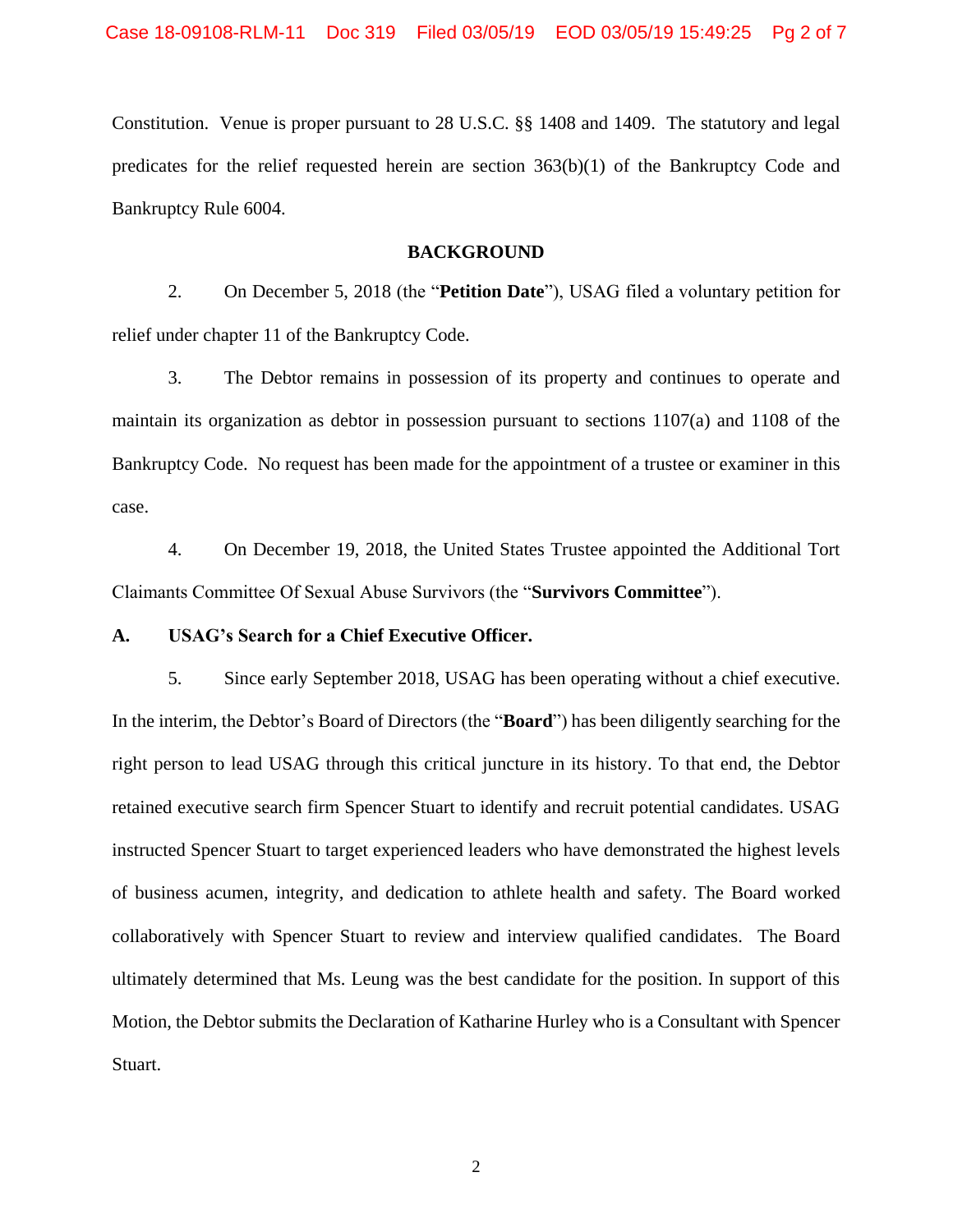# **B. Ms. Leung's Qualifications.**

6. For the past four years, Ms. Leung has served as the National Basketball Association's Vice President of Global Partnerships. In that capacity, Ms. Leung leads a team tasked with managing and activating the NBA's corporate partnerships around the world. Prior to joining the NBA, she was a managing director at sports marketing firm Helios Partners LLC for nearly nine years. Ms. Leung received her B.A. in Psychology from the University of Michigan in 1995 and her MBA and Master of Science (Sport Management) from the Isenberg School of Management at the University of Massachusetts at Amherst in 2003. While at the University of Michigan, Ms. Leung competed on the varsity women's gymnastics team.

7. USAG believes that Ms. Leung is the right person to lead USAG through its chapter 11 case and beyond. As an accomplished gymnast herself, Ms. Leung possesses a longstanding passion for gymnastics, a sincere commitment to the safety and well-being of USAG's members, including athletes and coaches, and an intimate familiarity with USAG's role in cultivating and maintaining the sport's infrastructure throughout the United States. Additionally, with nearly two decades of sports business experience at the highest levels, Ms. Leung is well-equipped to restore confidence in USAG and rekindle USAG's relationships with its members and corporate sponsors and other key stakeholders. For all of these reasons, the Debtor submits that Ms. Leung is the ideal candidate to lead USAG into the future.

### **C. Terms of the Employment Agreement.**

8. Under the Employment Agreement, the Debtor will hire Ms. Leung as President and Chief Executive Officer effective as of March 8, 2019. In exchange for assuming the duties and responsibilities of President and Chief Executive Officer as set forth in USAG's bylaws, Ms. Leung will receive a base salary of \$450,000 per year and will be eligible to receive discretionary

3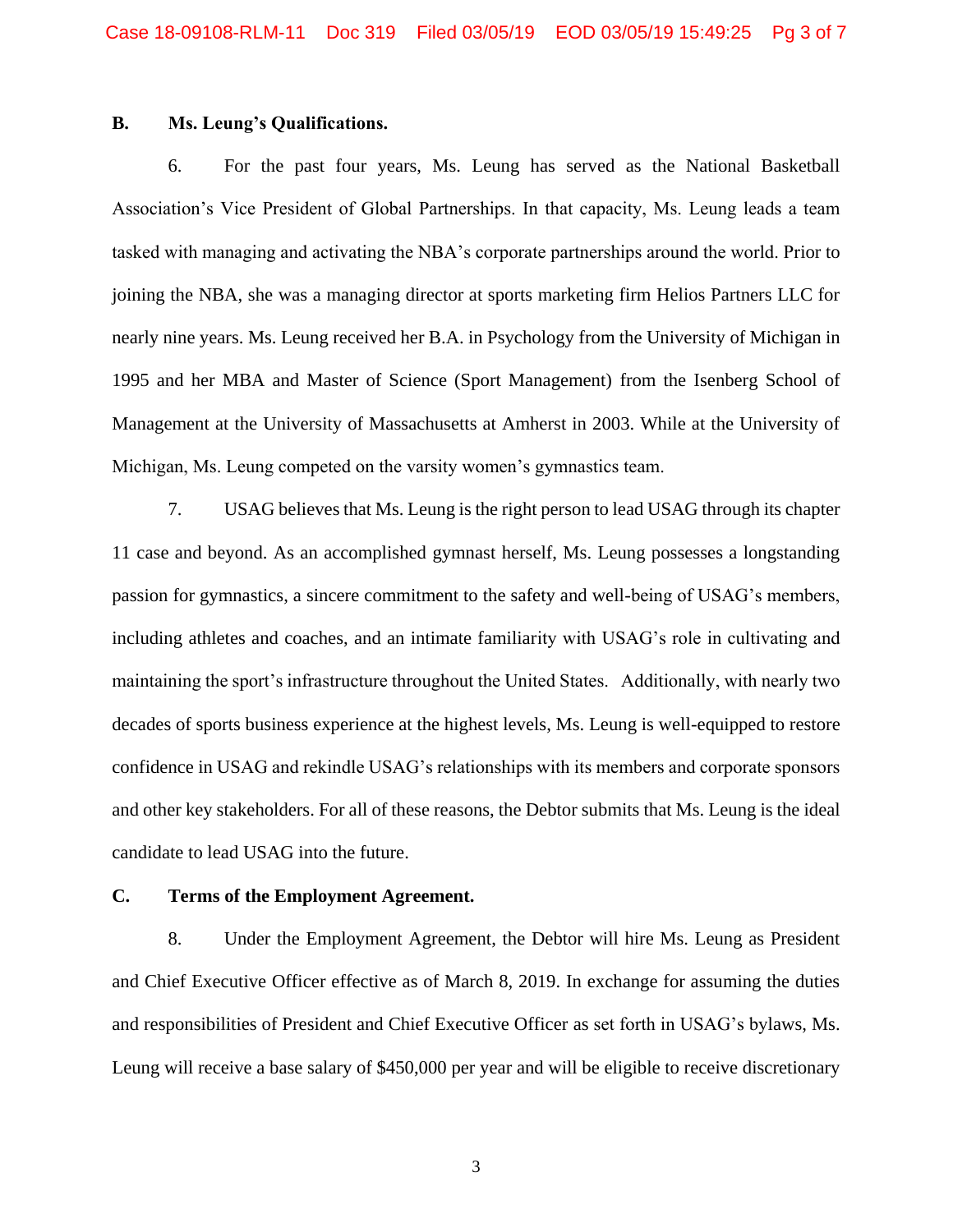annual performance bonuses. Both USAG and Ms. Leung's obligations under the Employment Agreement are contingent upon the Court's approval of the Employment Agreement. The initial term of the Employment Agreement will expire upon the final conclusion of USAG's chapter 11 case. Prior to that time, USAG and Ms. Leung will engage in good faith discussions regarding any extension, renewal, or amendment to the Employment Agreement.

### **RELIEF REQUESTED**

9. By this Motion, pursuant to section 363(b)(1) of the Bankruptcy Code, the Debtor seeks authority to hire Ms. Leung as its President and Chief Executive Officer pursuant to the terms of the Employment Agreement.

#### **BASIS FOR RELIEF**

10. Although the Debtor does not believe it requires Court approval of its senior leadership hiring decisions, out of an abundance of caution and to provide complete transparency, the Debtor seeks this Court's approval under section 363(b)(1) to enter into the Employment Agreement.

11. Section 363(b)(1) of the Bankruptcy Code provides, in relevant part, that "(t)he trustee, after notice and a hearing, may use, . . . other than in the ordinary course of business, property of the estate." A court has the statutory authority to authorize a debtor to use property of the estate pursuant to section 363(b)(1) of the Bankruptcy Code when such use is an exercise of the debtor's sound business judgment and when the use of the property is proposed in good faith. *See Fulton State Ban v. Schipper*, 933 F.2d 513, 515 (7th Cir. 1991) (a debtor's decision must be supported by "some articulated business justification"); *see also Stephen Indus., Inc. v. McClung*, 789 F.2d 386,390 (6th Cir. 1986) (adopting the "sound business purpose" standard for sales proposed pursuant to section 363(b)); *In re Lionel Corp.*, 722 F.2d 1063, 1071 (2d Cir. 1983); *In*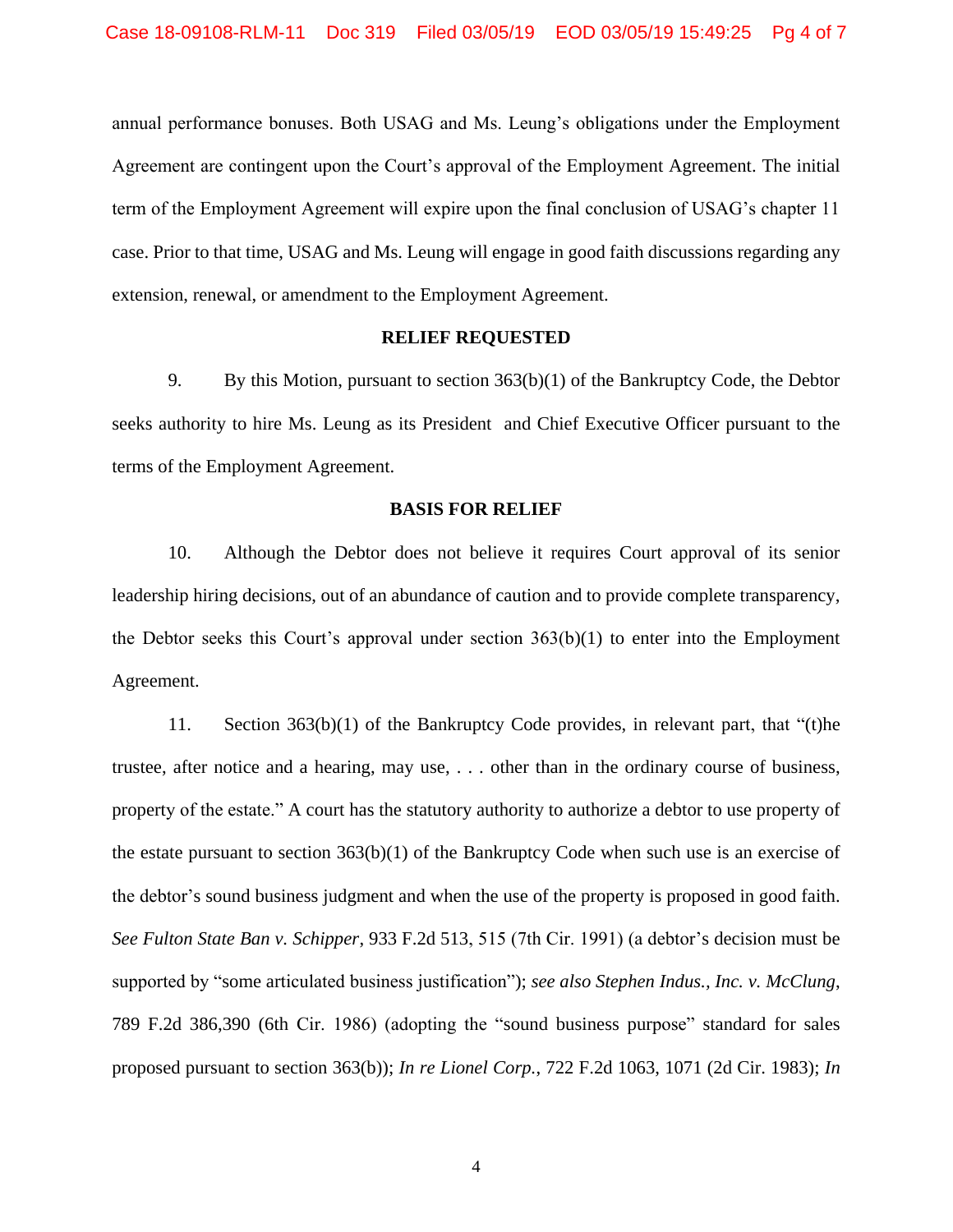*re Adelphia Comm'cns Corp.*, Case No. 02-41729 (REG), 2003 WL 22316543, at \*30 (Bankr. S.D.N.Y. Mar. 4, 2003); *In re Montgomery Ward Holding Corp.*, 242 B.R. 147, 153 (Bankr. D. Del. 1999).

12. Under section 363(b) of the Bankruptcy Code, a debtor has the burden to establish that it has a valid business purpose for using estate property outside the ordinary course of business. *See In re Montgomery Ward Holding Corp*., 242 B.R. at 153; *see also In re Delaware & Hudson Ry. Co.*, 124 B.R. 169, 175–76 (D. Del. 1991); *In re Lionel Corp.*, 722 F.2d at 1070–71. Once the debtor has articulated such a valid business purpose, however, a presumption arises that the debtor's decision was made on an informed basis, in good faith, and in the honest belief that the action was in the debtor's best interest. *See Adelphia*, 2003 WL 22316543, at \*30 (quoting *In re Integrated Res. Inc.*, 147 B.R. 650, 656 (S.D.N.Y. 1992)).

13. Bankruptcy courts frequently authorize debtors to employ high-ranking executives to guide their restructuring process pursuant to section 363. *See, e.g., In re Adelphia Comms. Corp.*, Case No. 02-41729 (REG) (Bankr. S.D.N.Y. Mar. 7, 2003) (approving under section 363 the employment of the debtors' chairman and chief executive officer); *In re WorldCom. Inc.*, Case No. 02-13533 (AJG) (Bankr. S.D.N.Y. Dec. 16, 2002) (same); *In re Collins & Aikman Corp.*, Case No. 05-55927 (SWR) (Bankr. E.D. Mich. Sept. 12, 2005) (same); *In re Mirant Corp.*, Case No. 03-46591 (DML) (Bankr. N.D. Tex. Nov. 23, 2005) (same).

14. USAG submits that employing Ms. Leung on the terms of the Employment Agreement constitutes a sound exercise of USAG's reasonable business judgment and is in the best interest of USAG's estate and creditors. USAG urgently needs a permanent CEO to provide day-to-day leadership to USAG, and to carry out USAG's commitment to athlete safety, educational empowerment, and competitive excellence going forward.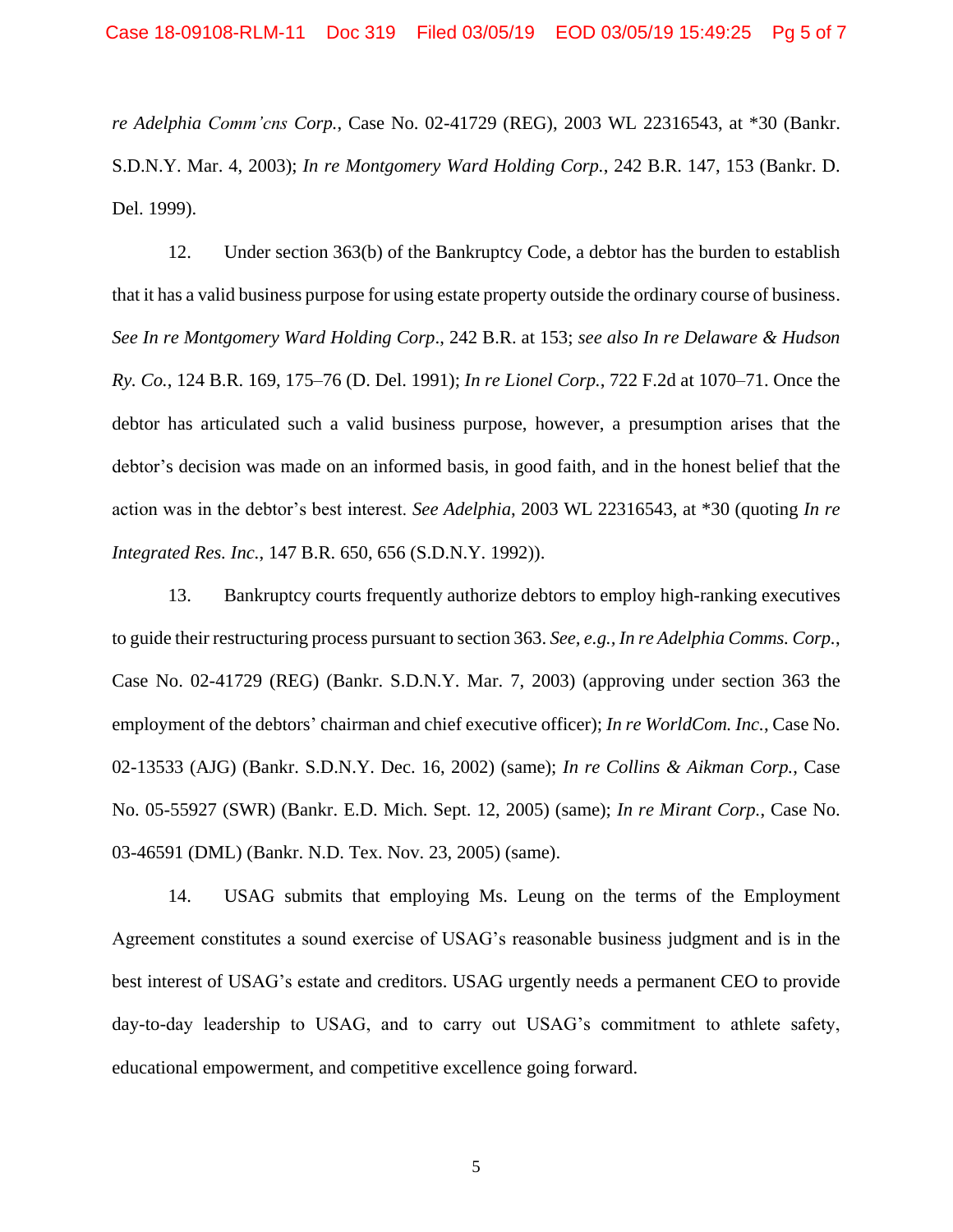15. After an extensive search process, USAG based its decision to hire Ms. Leung on her significant experience as a sports executive, her familiarity as an accomplished gymnast with USAG and the needs of its athletes, coaches, and other members, and her clear passion to see gymnastics thrive in the United States. As set forth in the Hurley Declaration, the terms of Ms. Leung's employment, including her compensation package, are the result of substantial arms' length negotiations between USAG and Ms. Leung and are commensurate with Ms. Leung's qualifications and the responsibilities she will assume as President and CEO of USAG.

16. For these reasons, USAG submits its employment of Ms. Leung as President and CEO constitutes a sound exercise of its reasonable business judgment, and should therefore be approved by the Court. *See* 11 U.S.C. § 363(b).

#### **NOTICE**

17. The Debtor will provide notice of this Motion in accordance with the *Order Granting Debtor's Motion For Order Establishing Certain Notice, Case Management, And Administrative Procedures* [Dkt. 213]. In light of the nature of the relief requested herein, the Debtor submits that no other or further notice is necessary.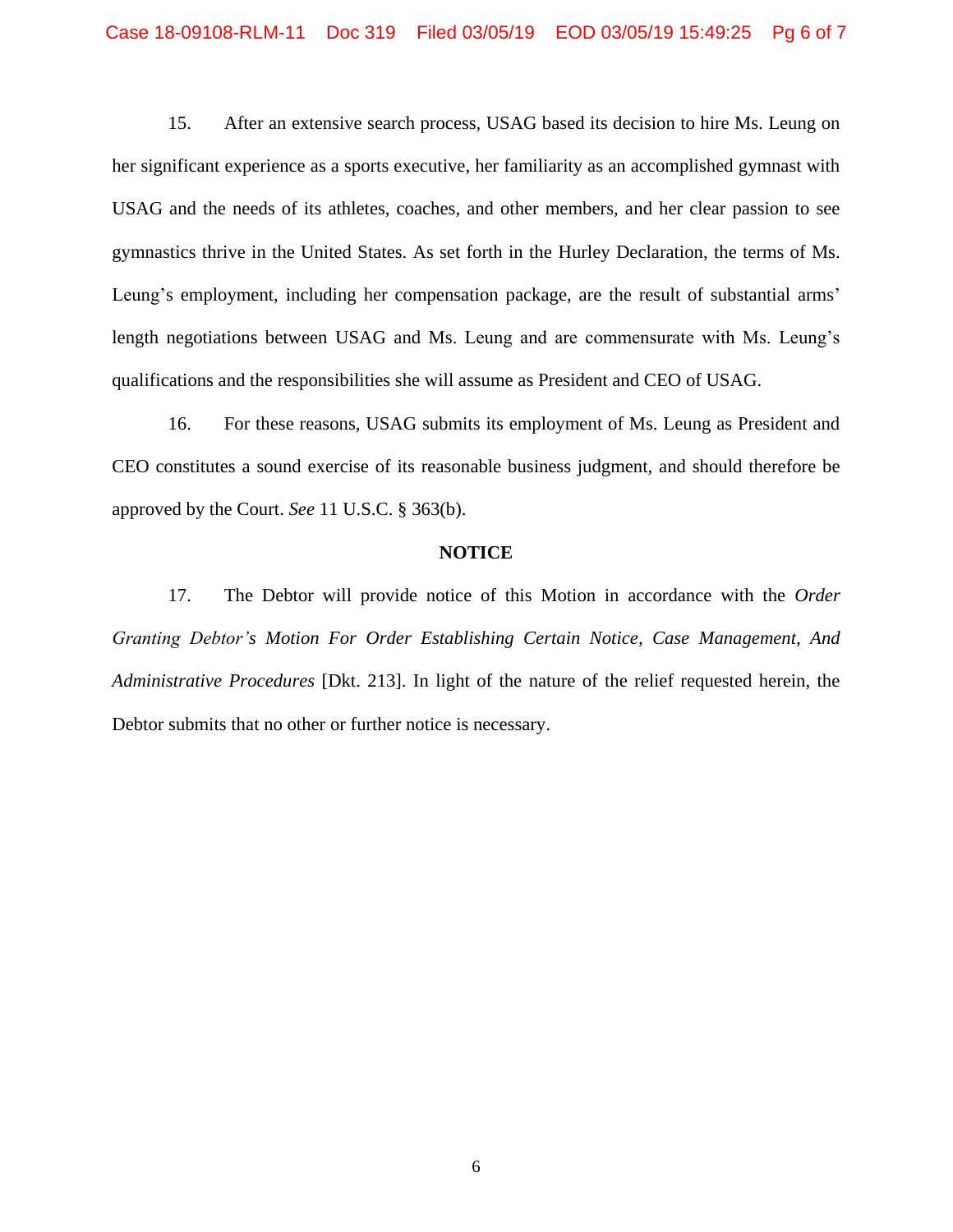WHEREFORE, the Debtor respectfully requests that the Court enter the order substantially

in the form annexed hereto as Exhibit A, granting the relief requested herein and such further relief

as is just and proper.

Dated: March 5, 2019 Respectfully submitted,

# **JENNER & BLOCK LLP**

By: /s/ *Catherine Steege*

Catherine L. Steege (admitted *pro hac vice*) Dean N. Panos (admitted *pro hac vice*) Melissa M. Root (#24230-49) 353 N. Clark Street Chicago, Illinois 60654 (312) 222-9350 csteege@jenner.com dpanos@jenner.com mroot@jenner.com

*Counsel for the Debtor*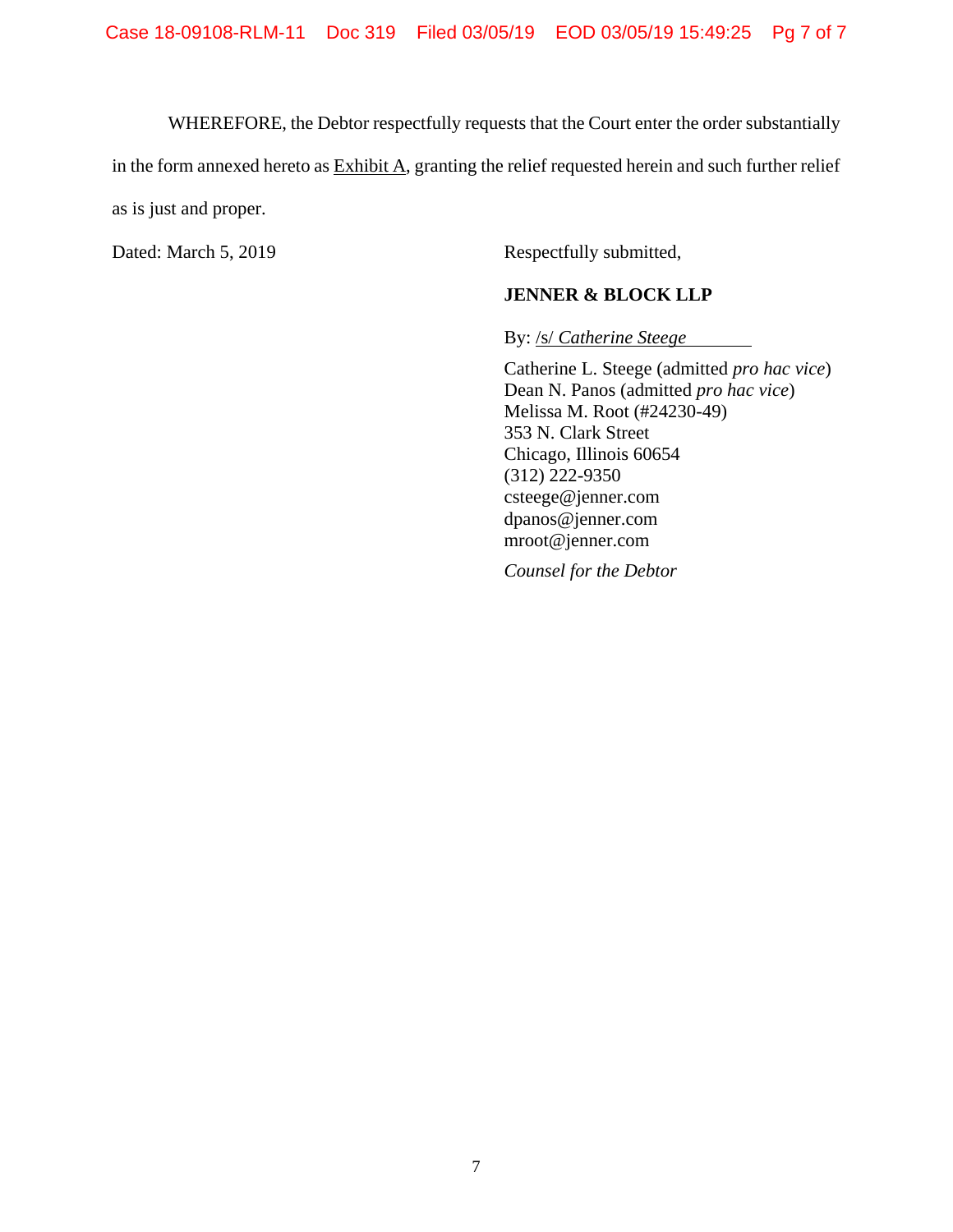# **EXHIBIT A**

**Proposed Order**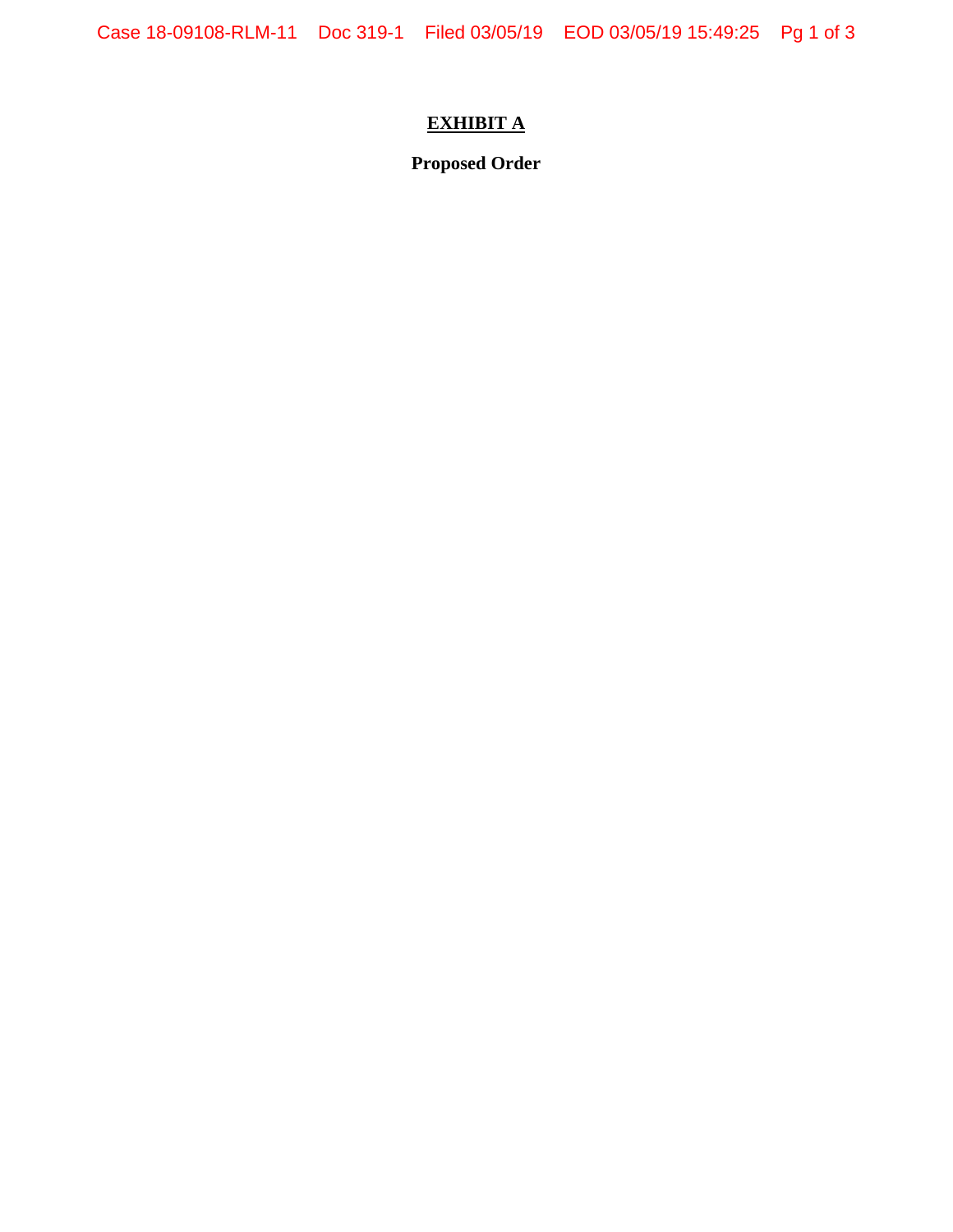# **IN THE UNITED STATES BANKRUPTCY COURT FOR THE SOUTHERN DISTRICT OF INDIANA INDIANAPOLIS DIVISION**

In re:

 $\overline{a}$ 

USA GYMNASTICS.<sup>1</sup>

Chapter 11

Case No. 18-09180-RLM-11

Debtor.

# **ORDER GRANTING DEBTOR'S MOTION FOR AUTHORITY TO ENTER INTO EMPLOYMENT AGREEMENT**

This matter came before the Court on the *Debtor's Motion For Authority To Enter Into* 

*Employment Agreement* (the "**Motion**"),<sup>2</sup> filed by USA Gymnastics as debtor and debtor in possession (the "**Debtor**"), for the entry of an order, pursuant to section 363(b)(1) of title 11 of the

<sup>&</sup>lt;sup>1</sup> The last four digits of the Debtor's federal tax identification number are 7871. The location of the Debtor's principal office is 130 E. Washington Street, Suite 700, Indianapolis, Indiana 46204.

 $2^{2}$  All capitalized terms not defined herein shall have the meaning ascribed to them in the Motion.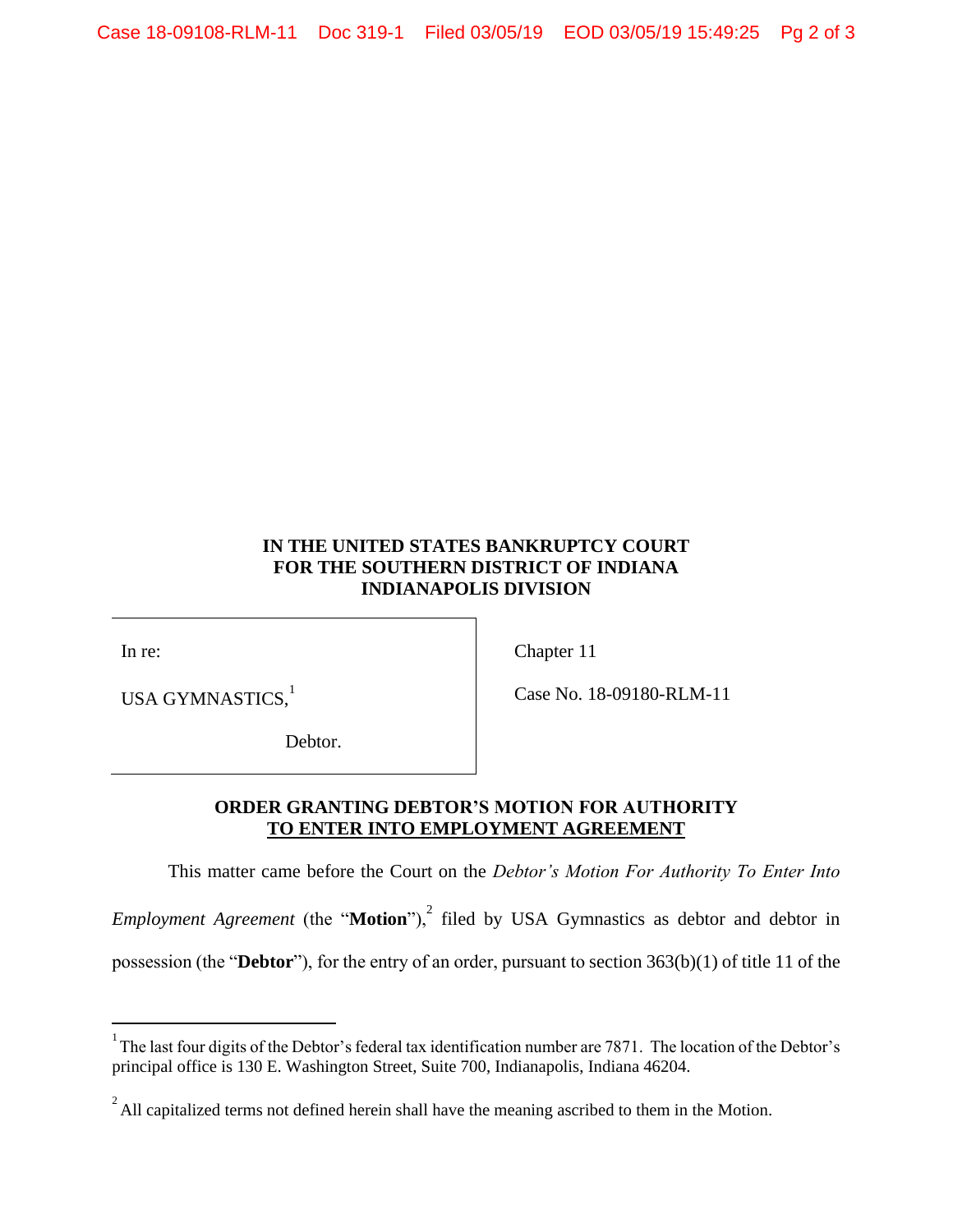United States Code, 11 U.S.C. §§ 101–1532 (the "**Bankruptcy Code**"), and Rule 6004 of the Federal Rules of Bankruptcy Procedure, authorizing the Debtor to enter into an agreement (the "**Employment Agreement**") to employ Li Li Leung as its President and CEO; the Court having reviewed the Motion, the Employment Agreement, and the Hurley Declaration; and the Court finding that (i) it has jurisdiction over this matter pursuant to 28 U.S.C. §§ 157 and 1334; (ii) this matter is a core proceeding pursuant to 28 U.S.C.  $\S$  157(b)(2); (iii) the relief requested in the Motion constitutes a sound exercise of the Debtor's reasonable business judgment and is in the best interests of the Debtor, its estate, and creditors; and after due deliberation, and good and sufficient cause appearing therefore, the Court hereby determines the Motion should be GRANTED.

IT IS HEREBY ORDERED:

1. The Motion is granted as set forth herein.

2. The Debtor is authorized to enter into the Employment Agreement, and to hire Ms. Leung as President and CEO in accordance with the terms thereof, pursuant to section 363(b)(1) of the Bankruptcy Code.

3. The terms and conditions of this Order shall be immediately effective and enforceable upon its entry.

4. The Court shall retain jurisdiction to hear and determine all matters arising from, or related to, the implementation of this Order.

###

2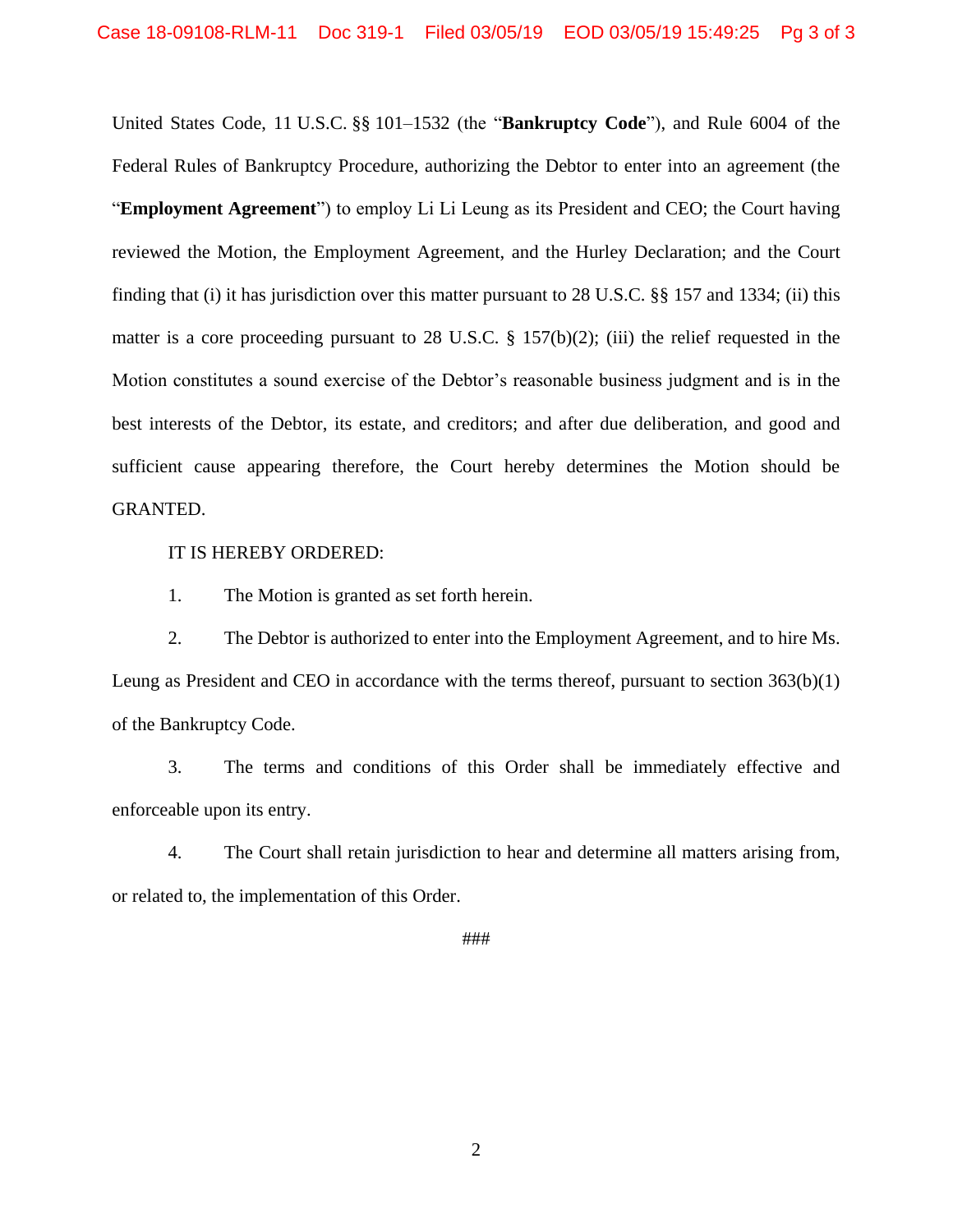# **EXHIBIT B**

**Employment Agreement**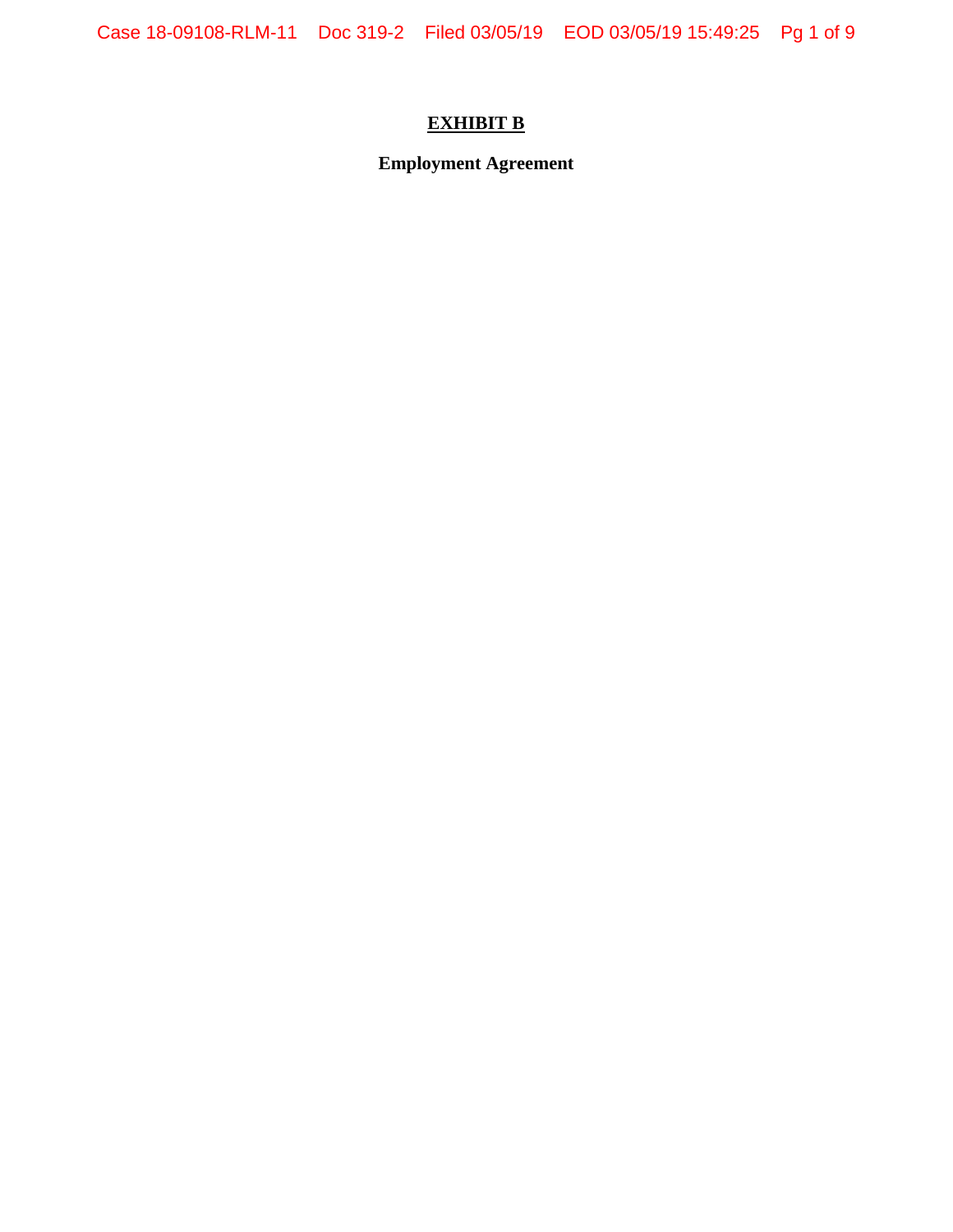# **EMPLOYMENT AGREEMENT**

THIS EMPLOYMENT AGREEMENT ("Agreement") is made and entered into as of the 7th day of February, 2019 (Effective Date), by and between the USA GYMNASTICS, Debtor-in-Possession, a Texas nonprofit corporation, with its national office located in Indianapolis, Indiana ("Employer"), and Li Li Leung ("Employee").

In consideration of the mutual promises and covenants set forth below, and other good and valuable consideration, the receipt and sufficiency of which are mutually acknowledged, Employer and Employee agree as follows:

1. Employment. Employer agrees to employ Employee as its President and Chief Executive Officer ("CEO") for the Term of this Agreement specified below, and Employee accepts such employment and agrees to perform the services specified herein, on the terms and conditions set forth in this Agreement.

2. Term. The term of this Agreement (the "Term") will commence on March 8, 2019 and expire upon final conclusion of Employer's voluntary proceeding under Chapter 11 of the United States Bankruptcy Code, case number 18-09108, which is currently pending in the United States Bankruptcy Court for the Southern District of Indiana (the "Bankruptcy Case"), unless sooner terminated under paragraph 8 of this Agreement or extended or renewed by mutual written agreement of the parties. As soon as the parties have a reasonable indication of when the Chapter 11 proceeding will conclude, or at such other time as they mutually deem appropriate, they will promptly commence good faith discussions regarding any extension, renewal, or amendment of this Agreement. Each twelve (12) month period from January 1 to December 31 of the next succeeding year during the Term of this Agreement is referred to in this Agreement as an "employment year."

3. Duties and Responsibilities.

a. Description and Scope. Employee shall have such duties and responsibilities for the position of the President and CEO of Employer as set forth in Employer's Bylaws, as amended from time to time. Employee shall perform such other duties, not inconsistent with the position of the President and CEO of Employer, as shall from time to time be assigned to her by Employer.

b. Efforts. Employee agrees to fulfill all of her duties and responsibilities diligently, faithfully and with her best efforts. Employee shall devote her full business time and effort to the performance of her duties hereunder, unless otherwise expressly authorized by Employer.

c. Supervision and Reporting. Employee shall be responsible to Employer's Board of Directors, which shall exercise supervisory authority over Employee. However, in the conduct of her day-to-day activities, Employee shall report directly to the Chair of the Employer's Board of Directors (hereafter "Chair").

d. Policies and Procedures. Employee shall be subject to such written personnel policies and procedures as Employer may establish from time to time. If the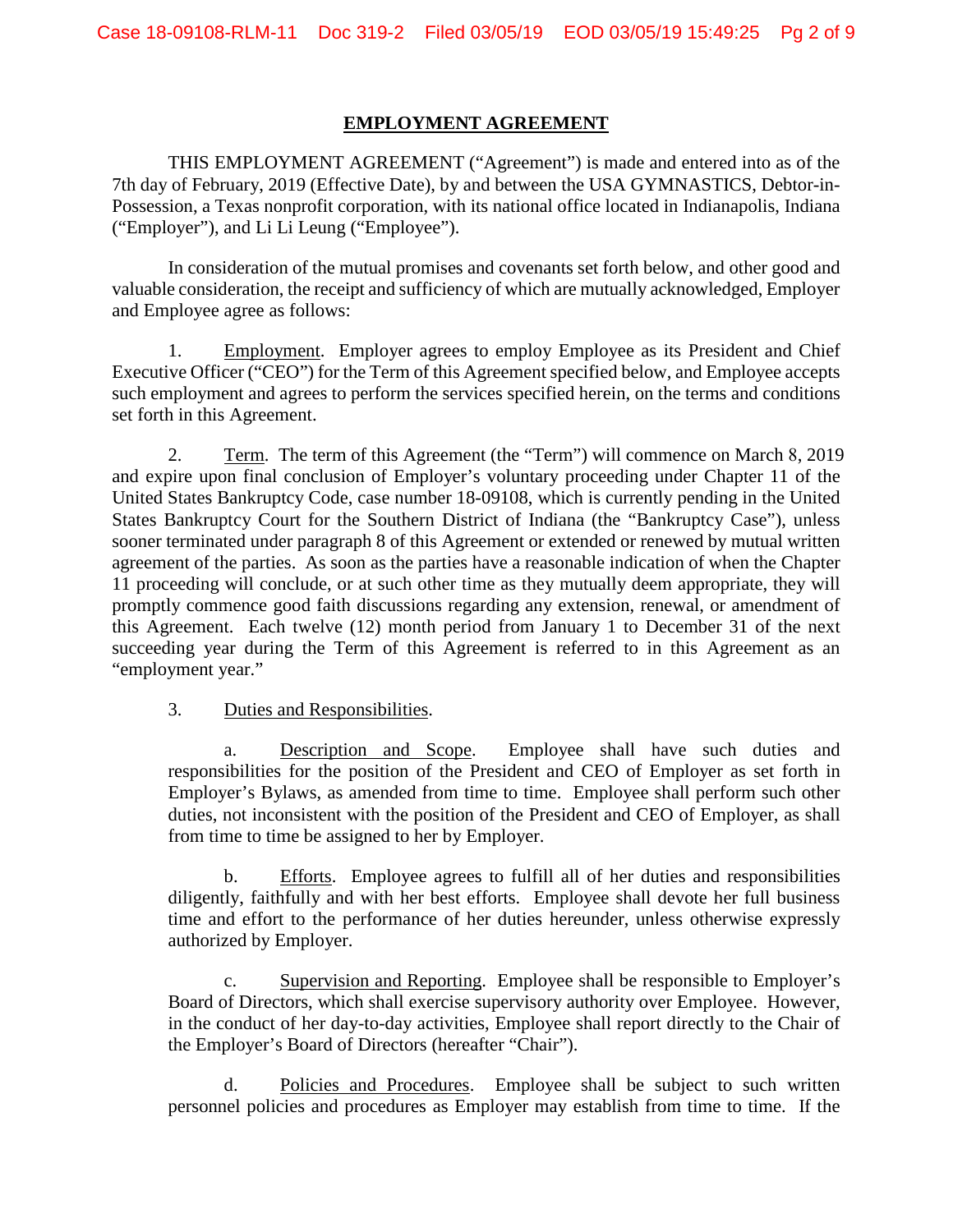terms of Employer's written personnel policies and procedures conflict with the terms of this Agreement, the terms of this Agreement shall control.

e. Performance Goals and Objectives. Within a reasonable period of time prior to commencement of each employment year during the Term of this Agreement, the Chair, in collaboration with Employer's Officers and Employer's Finance, Compensation and Audit Committee, will meet with Employee and mutually establish, in writing, performance goals and objectives for Employee for the upcoming employment year, which shall take into consideration, among other things, Employer's strategic plan (the "Performance Goals and Objectives"); provided, however, that the Performance Goals and Objectives for the 2019 employment year will be communicated to Employee at the earliest possible date after the Chair, the Employer's Officers, Employee and Employer's Finance, Compensation and Audit Committee have had a reasonable opportunity to discuss and formulate the same.

# 4. Compensation.

a. Base Salary. As compensation for services encompassed by this Agreement, Employee shall receive an annual base salary of four hundred and fifty thousand United States dollars (\$450,000), which shall be pro-rated for any employment year that is less than a full calendar year. Salary is payable in accordance with Employer's compensation policies in effect from time to time and subject to all required withholdings. Upward adjustments or modifications to compensation (whether for cost of living, merit or otherwise), if any, shall be in the sole discretion of Employer. Employee's annual base salary shall not be subject to reduction, except as part of and to the same degree as a general reduction in the compensation of Employer's senior management staff.

b. Bonus. Commencing at the end of 2019, and including the 2019 employment year, and continuing for every full employment year thereafter, Employee shall be eligible to receive an annual performance bonus, estimated to be in the range of ten to twenty percent (10-20%) of annual base salary. The determination of the amount of the bonus, if any, shall be in the sole discretion of Employer. In its discretion, Employer may consider the progress that Employee has achieved in meeting the Performance Goals and Objectives as referred to in paragraphs 3(e) and 7 of this Agreement, Employer's financial condition, and other considerations deemed relevant by Employer in its sole discretion. Employee's entitlement to the payment of the bonus, if any, shall vest at the end of every calendar year and the bonus shall be paid no later than sixty days after the end of the year.

5. Benefits. During the term of this Agreement, Employee shall be entitled to all standard benefits provided by Employer to its full-time employees, in accordance with applicable plans, programs, policies and procedures as Employer may maintain in force from time to time. Except as provided in this paragraph of this Agreement, Employer shall have no other obligation to provide benefits of any other kind to Employee. Benefit plans and programs of Employer are subject to change from time to time in the sole discretion of Employer without prior notice, and nothing in this Agreement shall entitle Employee to any guaranteed benefits other than those provided to full-time employees.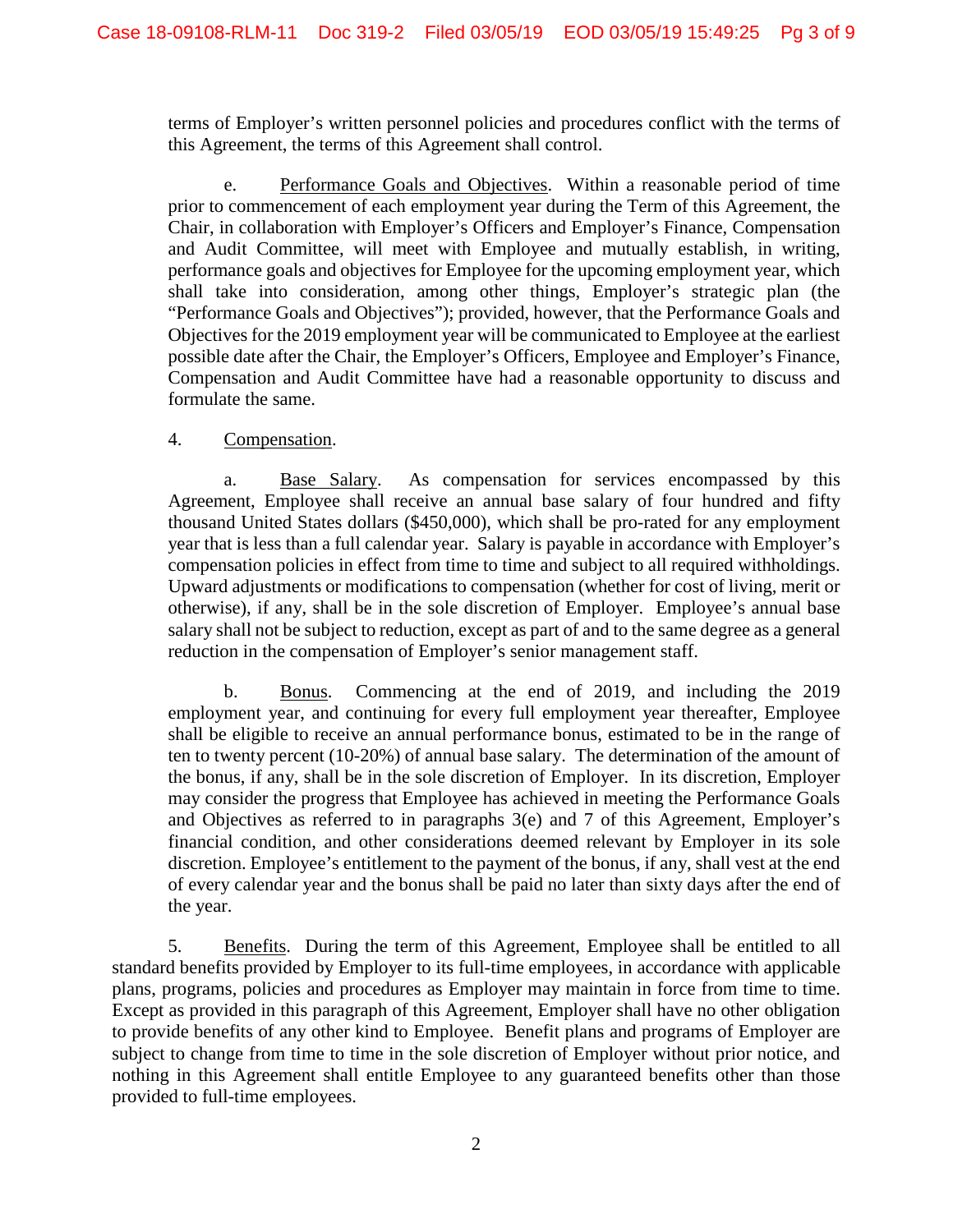# 6. Expenses.

a. Business Expenses. In accordance with guidelines established by Employer from time to time, Employer shall reimburse Employee for ordinary, reasonable and necessary expenses incurred by her directly in connection with the business of Employer, including mileage at the approved IRS rate, travel and entertainment, but Employer shall have the right to review the reasonableness of such expenses and to deny reimbursement for unreasonable or unnecessary expenses. Employee shall maintain and timely submit to Employer records and written receipts in order to substantiate expenses for which reimbursement is requested. Airline tickets must be booked according to established policies of Employer. Any spousal or family travel expenses are the responsibility of Employee.

b. Relocation Expenses. Upon the receipt of appropriate documentation, Employer will reimburse Employee for Employee's reasonable moving expenses in connection with relocating to Indianapolis, Indiana, up to a maximum of \$15,000. Additionally, Employer will pay for a mutually agreeable, reasonable, furnished, shortterm residence for Employee for up to six months. Employee is responsible for any and all taxes associated with the receipt of such reimbursement and residence.

7. Review of Employee's Performance. No later than December 1 of each employment year during the Term of this Agreement, the Employer's Finance, Compensation and Audit Committee, in collaboration with the Chair and the Board of Directors, will conduct an annual review of Employee's performance and reduce the review to written form. The review will evaluate the performance by Employee of her duties and responsibilities as President and CEO of Employer, her conduct of the business of Employer, her progress toward the achievement of the Performance Goals and Objectives, and any other factors that Employer deems relevant in its discretion. The review and evaluation will include feedback from such persons as the Finance, Compensation and Audit Committee, and the Chair believe are appropriate. The review and evaluation will include a compensation analysis and recommendations to the Board of Directors for any adjustment in Employee's base salary and the amount of an annual performance bonus, if any. The review and evaluation will be presented to the Board of Directors for such action as the Board deems reasonable and appropriate and will be shared with Employee. In addition to the annual performance review, Employer may conduct more frequent and periodic evaluations of Employee's performance as Employer deems necessary and appropriate.

# 8. Termination.

a. By Employee. This Agreement and all of Employee's obligations may be terminated by Employee: (i) upon sixty (60) days' advance written notice to Employer or (ii) upon a material breach of this Agreement by Employer, provided that Employee shall provide Employer with reasonable notice of the alleged breach and the opportunity for such period of time as is reasonable under the circumstances to rectify or cure the alleged breach.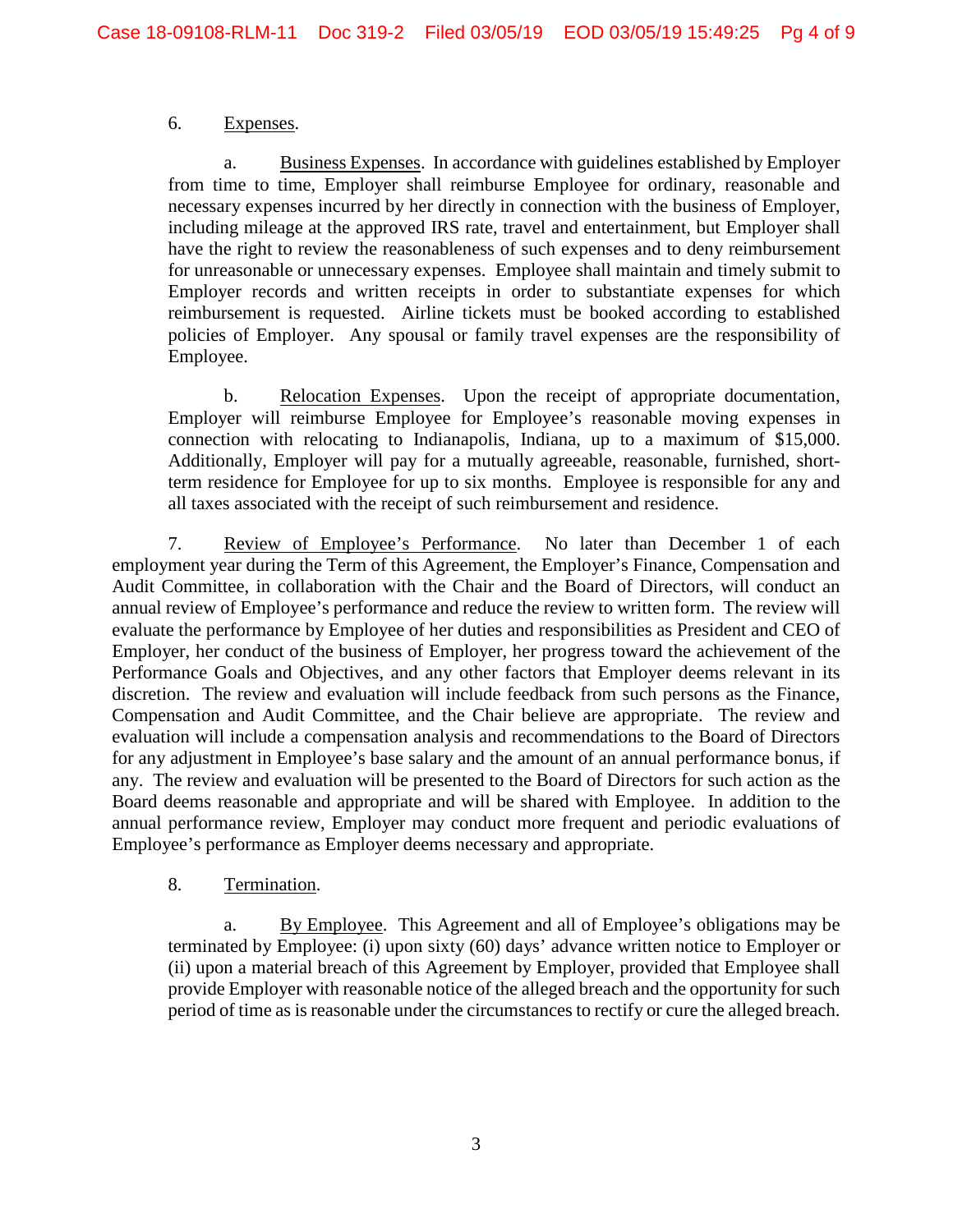# b. By Employer.

With Cause. This Agreement and all of Employer's obligations under this Agreement (except its obligation to pay the amount of any compensation and benefits earned and unpaid through the date of termination and COBRA benefits, if any) may be immediately terminated by Employer in the event that Employee: (1) breaches her duty of loyalty to Employer; (2) engages in any activity that brings disrepute or discredit on Employer; (3) violates any material applicable policies, procedures or rules of Employer, including Employer's Safe Sport policy; (4) fails to observe or perform Employee's duties under this Agreement; (5) commits any act that is unlawful or materially detrimental to the business and affairs of Employer; (6) commits any act of dishonesty, fraud, theft, embezzlement or other abuse of the property, information or funds of Employer; or (7) is convicted of any felony, arrested for any felony which results in a requirement that Employee be away from the job in excess of two (2) weeks, or is convicted of a misdemeanor involving dishonesty or which requires the service of jail time.

ii. Without Cause. Employer may terminate this Agreement without cause at any time upon giving Employee written notice of termination. In the event of such termination by Employer on or before December 31 of the year prior to the final year of the contract term, Employee shall receive, in addition to any accrued but unpaid salary and benefits at the effective date of termination, a severance payment equal to twelve (12) months' base salary. If such termination occurs during the final calendar year of contract term, the amount of the severance payment will be the amount of Employee's base salary for the remaining Term of this Agreement. The severance payment will be made in a single lump sum on the first normally scheduled payday falling at least seven days after Employee returns an executed release of claims agreement to Employer. In addition, if Employee wishes to exercise Employee's right to continued health insurance coverage under COBRA, Employer shall pay the cost of Employee's health insurance premiums for twelve months or until the end of the final calendar year of the contract Term, whichever is shorter. Any severance payment provided under this section is conditioned upon Employer and Employee agreeing upon and executing a mutually agreeable release of claims. Any severance payment will be subject to appropriate withholdings.

c. Termination Upon Death or Disability. In the event that Employee becomes disabled during the term of this Agreement such that she is entitled to receive disability benefits, Employee shall not be entitled to receive any salary payments under this Agreement while she is receiving such benefits. If Employee is permanently disabled and unable to perform the essential functions of the job of CEO with or without reasonable accommodation, this Agreement shall terminate. Upon termination of this Agreement for disability, neither party shall have any further obligation to the other under the terms of this Agreement. Should Employee die during the Term of this Agreement, this Agreement shall terminate upon the date of Employee's death. If this Agreement is terminated for death or disability, the Employer shall have no further obligations under this Agreement.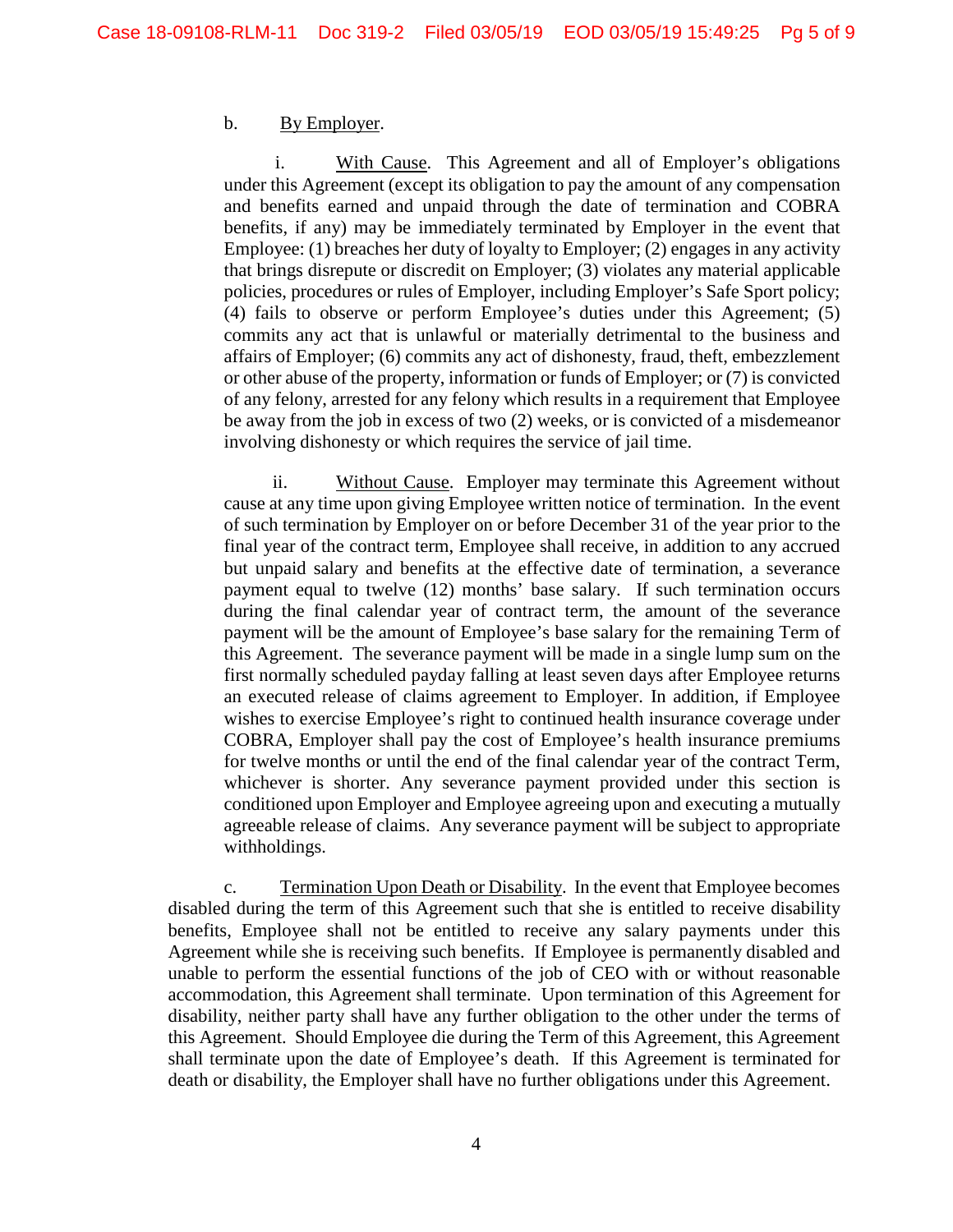# 9. Confidentiality; Information, Materials and Equipment.

a. Employee acknowledges that she will receive sensitive and/or confidential information of Employer as a result of her employment with Employer, which will include knowledge and information about athletes, programs, events, financial matters, marketing matters, safe sport matters, legal matters, and sponsorship matters. Employee agrees to honor the sensitivity and confidentiality of all such information, and that any such information received as a result of her employment with Employer shall not be shared or disseminated with any third persons and will be maintained as confidential even upon the termination of her employment with Employer, whether voluntarily or involuntarily and with or without cause. After termination of employment, Employee agrees that confidential information may not be shared with third parties except upon written authorization from Employer. Employee agrees that upon termination of her employment with Employer, she shall not take any papers, documents or other tangible items that belong to or have been generated on behalf of or for Employer. Employee acknowledges and agrees that the restriction and covenants contained in this paragraph 9 are required for the reasonable protection of Employer and survive any termination or expiration of this Agreement.

b. All records, files, memoranda, reports, financial information, member information, sponsor information, and the like (together with all copies thereof) relating to the business of Employer, which Employee uses, prepares, or comes in contact with in the course of, or as a result of, her employment will be returned by Employee upon demand by Employer. Employee acknowledges that materials and equipment which she receives from or are purchased for her by Employer shall remain the property of Employer unless otherwise agreed to in writing by Employer. Employee further acknowledges that any materials, including, but not limited to, all intellectual property, which she creates or develops while acting as the CEO of Employer is the sole property of Employer.

c. Employee further acknowledges and agrees that any breach of this paragraph 9 will result in irreparable and continuing damage to Employer for which Employer will have no adequate remedy at law. Employee therefore agrees that in the event of any breach or threatened breach of this paragraph 9, Employer, in addition to any other remedies which may be available at law or in equity, shall be entitled to temporary and/or permanent injunctive relief, without bond or security, prohibiting Employee from breaching this paragraph 9, as well as damages and the award of Employer's attorney fees and costs incurred in enforcing the provisions of this paragraph 9.

# 10. General Provisions.

a. Bankruptcy Court Approval. This Agreement is subject to review and approval by the United States Bankruptcy Court for the Southern District of Indiana (the "Bankruptcy Court"), where the Bankruptcy Case is pending. The Bankruptcy Court's approval of this Agreement is an express condition precedent to both Employer's and Employee's obligations under this Agreement. If the Bankruptcy Court rejects or modifies any portion of this Agreement, then neither Employer nor Employee is obligated to perform under this Agreement, unless both Employer and Employee agree in writing to the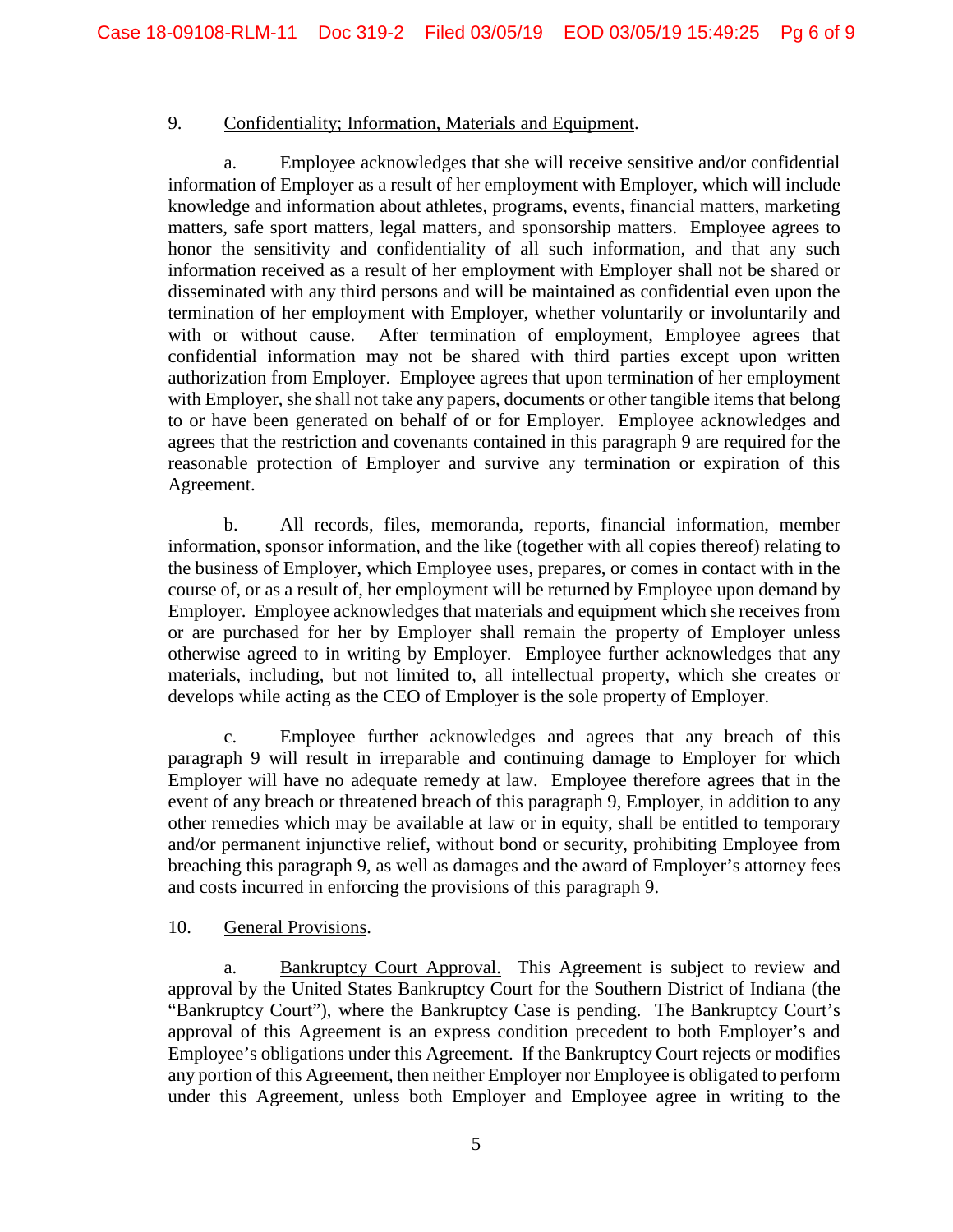Agreement as modified by the Bankruptcy Court. Employer shall seek approval of this Agreement in the Bankruptcy Court.

b. Enforcement and Dispute Resolution. To the extent either Employer or Employee intend to enforce or challenge any provision of this Agreement, such must be done through binding arbitration with the American Arbitration Association ("AAA"). Such arbitration shall be conducted in accordance with the then-existing rules for AAA employment arbitration and must be submitted to the AAA office in Indianapolis. All provisions of this Agreement, with the exception of enforcement of the provisions of paragraph 9, shall be subject to mandatory, binding arbitration with the AAA. Any disputes with regard to the provisions of paragraph 9 of this Agreement shall be submitted to a court of competent jurisdiction in the State of Indiana, County of Marion. In the event of any arbitration or litigation enforcing or challenging any provisions of this Agreement, the losing party shall pay the reasonable costs and attorney fees of the prevailing party.

c. Assignment. This Agreement is not assignable by either party hereto.

d. Binding Nature; Inurement. This Agreement shall be binding upon and inure to the benefit of each of the parties hereto and their respective heirs, personal representatives, successors and assigns.

e. Severability. If any provision of this Agreement shall be held, declared or pronounced void, voidable, invalid, unenforceable or inoperative for any reason by any court of competent jurisdiction, government authority or otherwise, such holding, declaration or pronouncement shall not adversely affect any other provision of this Agreement, which shall otherwise remain in full force and effect and be enforced in accordance with its terms.

f. Waiver. All rights and remedies of either party under this Agreement are cumulative and not exclusive of any other rights and remedies provided by law. No delay or failure on the part of either party in the exercise of any right or remedy arising from a breach of this Agreement shall operate as a waiver of any subsequent right or remedy arising from a subsequent breach of this Agreement. The consent of any party where required for any act or occurrence shall not be deemed to be a consent to any other act or occurrence.

g. Notices. All notices, requests, demands and other communications shall be in writing and shall be deemed to have been duly given and received if personally delivered or if mailed by the United States mail, postage prepaid, to the parties at the following addresses:

> To Employer: USA Gymnastics 130 E. Washington Street, Suite 700 Indianapolis, IN 46204 Attn: Chair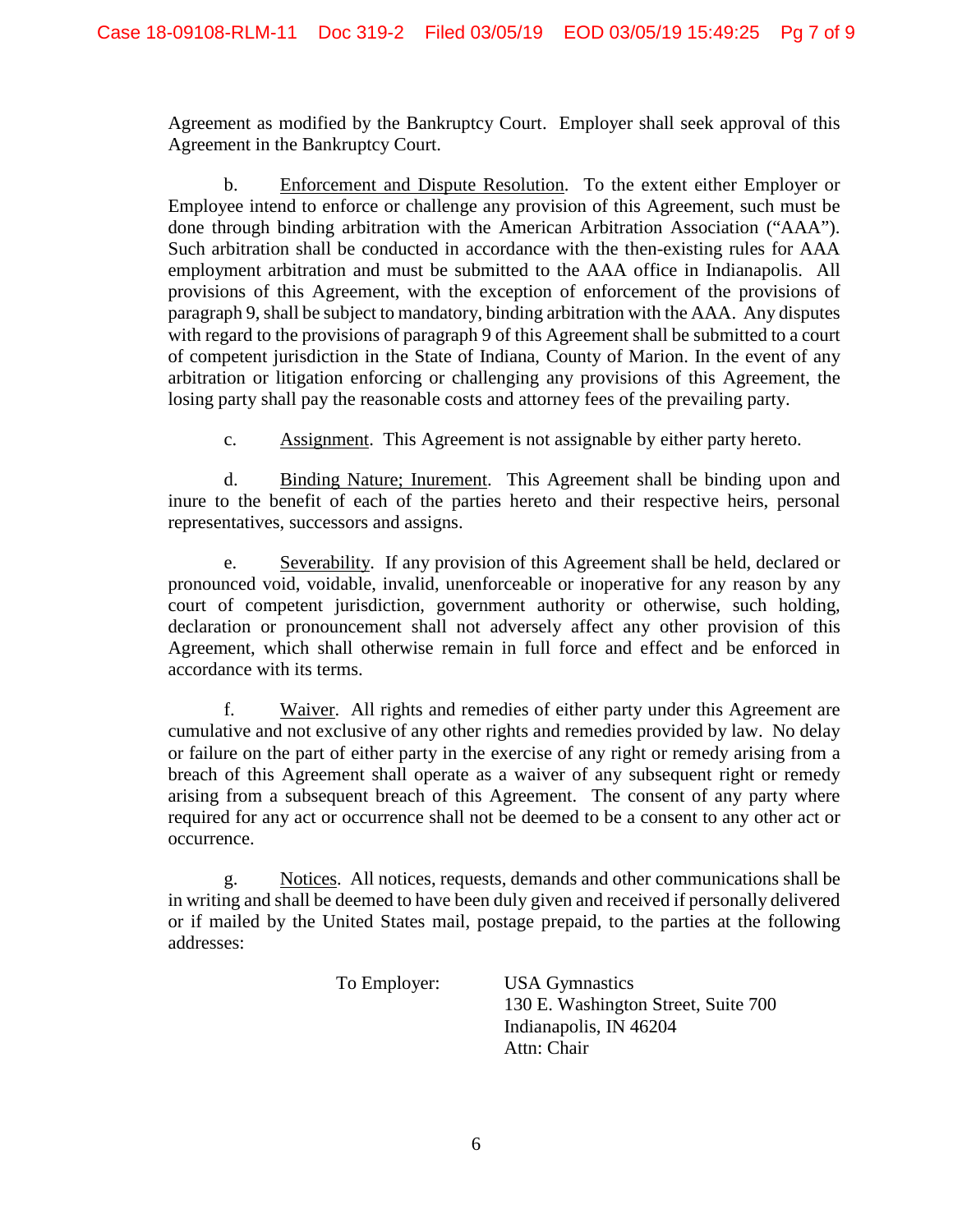| With a copy to: | Christopher J. Schneider<br>Miller Johnson<br>45 Ottawa Ave SW, Suite 1100<br>Grand Rapids, MI 49503                                |
|-----------------|-------------------------------------------------------------------------------------------------------------------------------------|
| To Employee:    | Li Li Leung<br>230 Central Park South, Apt. 4F<br>New York, NY 10019                                                                |
| With a copy to: | Andrew Baran<br>Giarmarco, Mullins & Horton, P.C.<br>Tenth Floor Columbia Center<br>101 West Big Beaver Road<br>Troy, MI 48084-5280 |

Any party may change its address by providing written notice to the other party.

h. Entire Agreement. This Agreement constitutes and embodies the entire understanding and agreement of the parties hereto. Any waiver, alteration or modification of any of the provisions of this Agreement shall be valid only if made in writing and signed by the parties.

i. Governing Law. This Agreement shall be governed by and be construed in accordance with the laws of the State of Indiana.

j. Construction of Agreement. Both parties have had an opportunity to consult attorneys and tax advisors of their own choice. The parties agree that this Agreement was drafted with significant input from each party such that it shall not be construed more favorably for or against either party.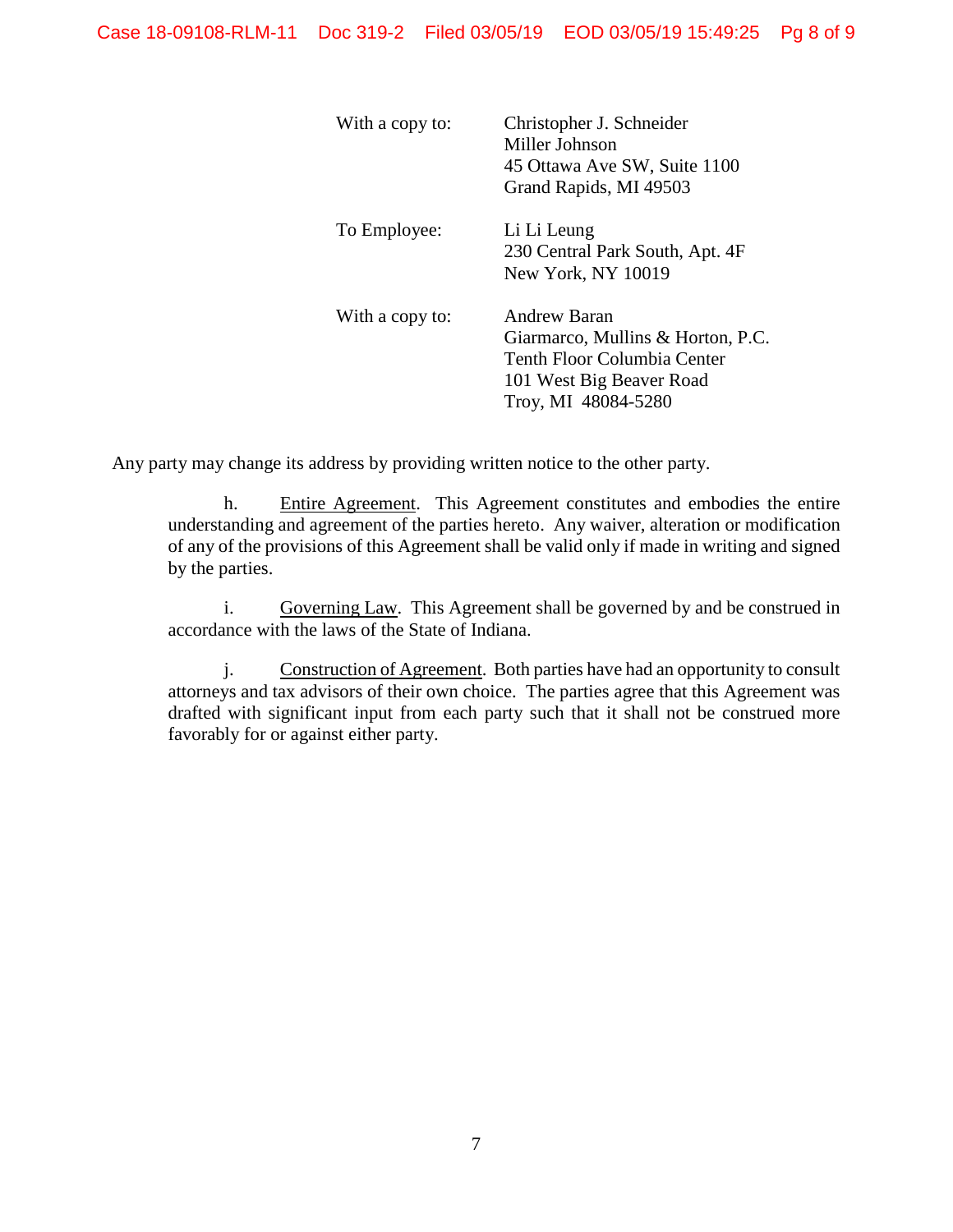IN WITNESS WHEREOF, the parties hereto have executed this Agreement as of the day and year first above written.

**EMPLOYER:** 

USA GYMNASTICS, Debtor-in-Possession

Carson By: Kathryn Carson, Chair

**EMPLOYEE:** 

Li Li Leung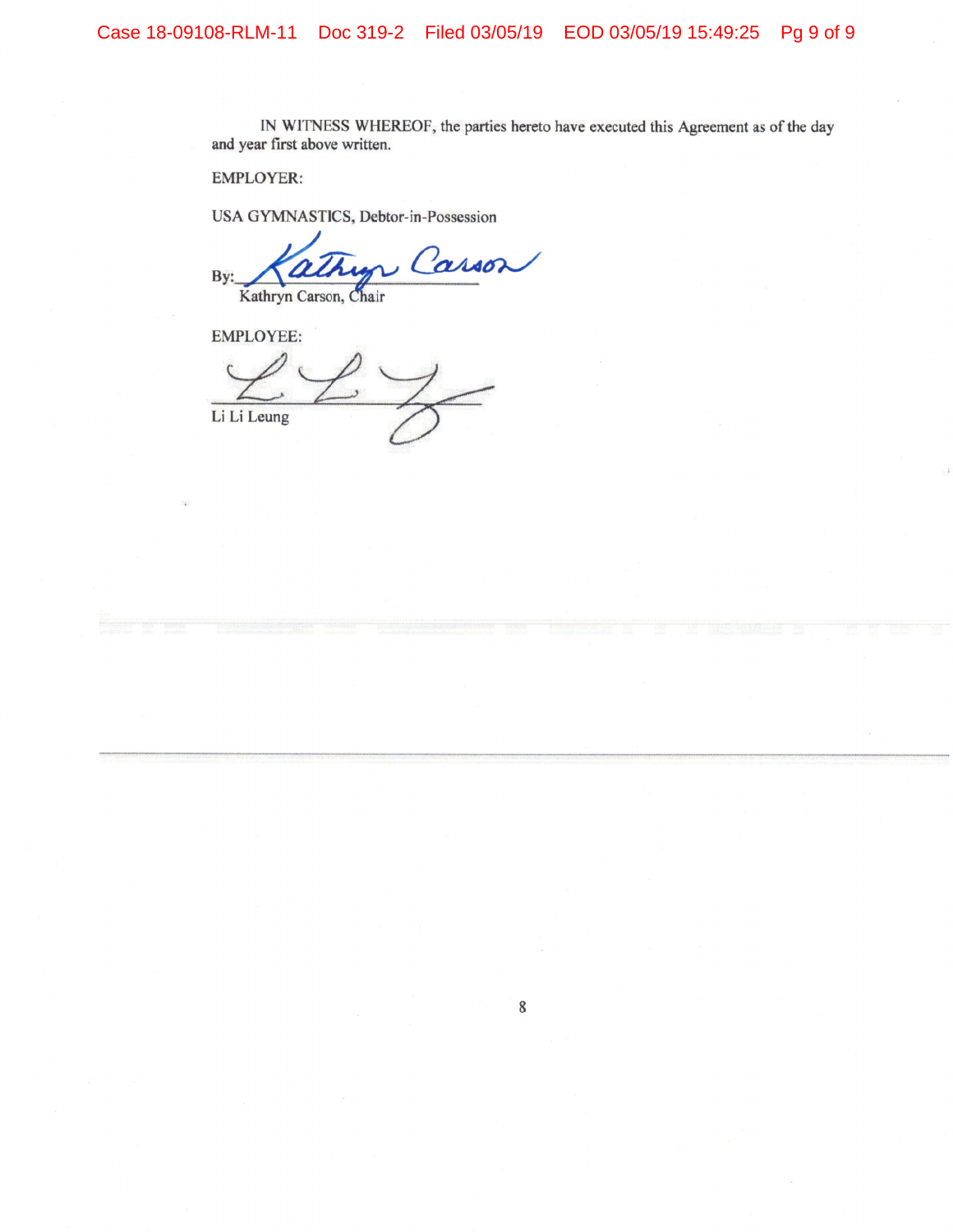# **EXHIBIT C**

**Declaration of Katharine Hurley**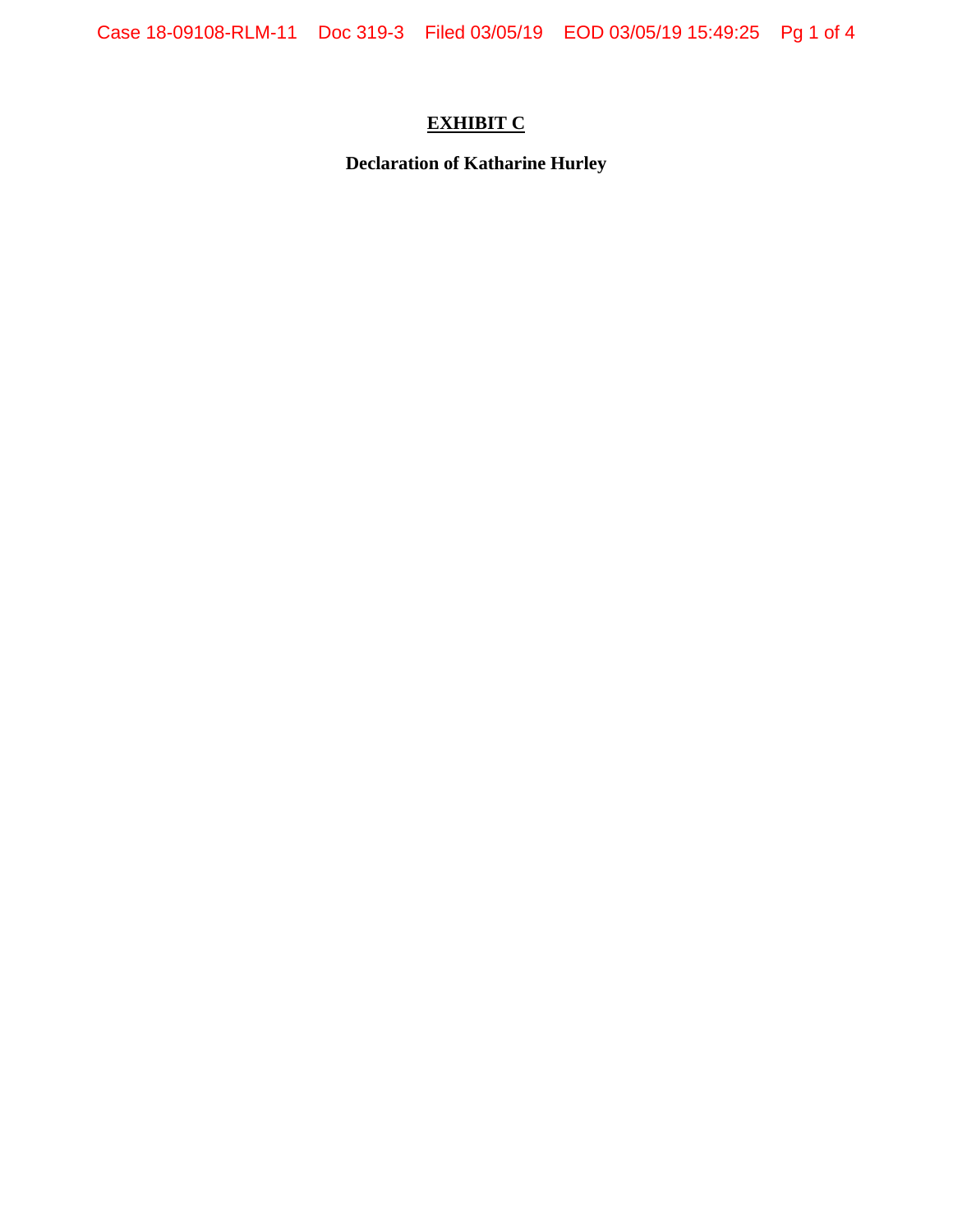# **IN THE UNITED STATES BANKRUPTCY COURT FOR THE SOUTHERN DISTRICT OF INDIANA INDIANAPOLIS DIVISION**

In re:

 $\overline{a}$ 

Chapter 11

USA GYMNASTICS.<sup>1</sup>

Case No. 18-09180-RLM-11

Debtor.

# **DECLARATION OF KATHARINE HURLEY IN SUPPORT OF DEBTOR'S MOTION FOR AUTHORITY TO ENTER INTO EMPLOYMENT AGREEMENT**

I, Katharine Hurley, hereby declare:

1. I am a Consultant, and have held that position for 9 years. In that position, I have worked on over 200 engagements as a core member of our CEO and TMT practices. Along with others at Spencer Stuart, I co-led the team responsible for the executive search for a Chief Executive Officer for USA Gymnastics ("**USAG**").

2. I submit this Declaration in support of the *Debtor's Motion For Authority To Enter Into Employment Agreement* (the "**Employment Agreement Motion**") in which USAG seeks authority to employ Li Li Leung as its President and Chief Executive Officer subject to the terms and conditions of the employment agreement attached to the Employment Agreement Motion as Exhibit B (the "**Employment Agreement**").

3. Spencer Stuart worked closely with USAG's Board of Directors to conduct a search to identify qualified candidates with the requisite experience and credentials to lead USAG. The result of this search is the executed Employment Agreement with Ms. Leung.

<sup>1</sup> The last four digits of the Debtor's federal tax identification number are 7871. The location of the Debtor's principal office is 130 E. Washington Street, Suite 700, Indianapolis, Indiana 46204.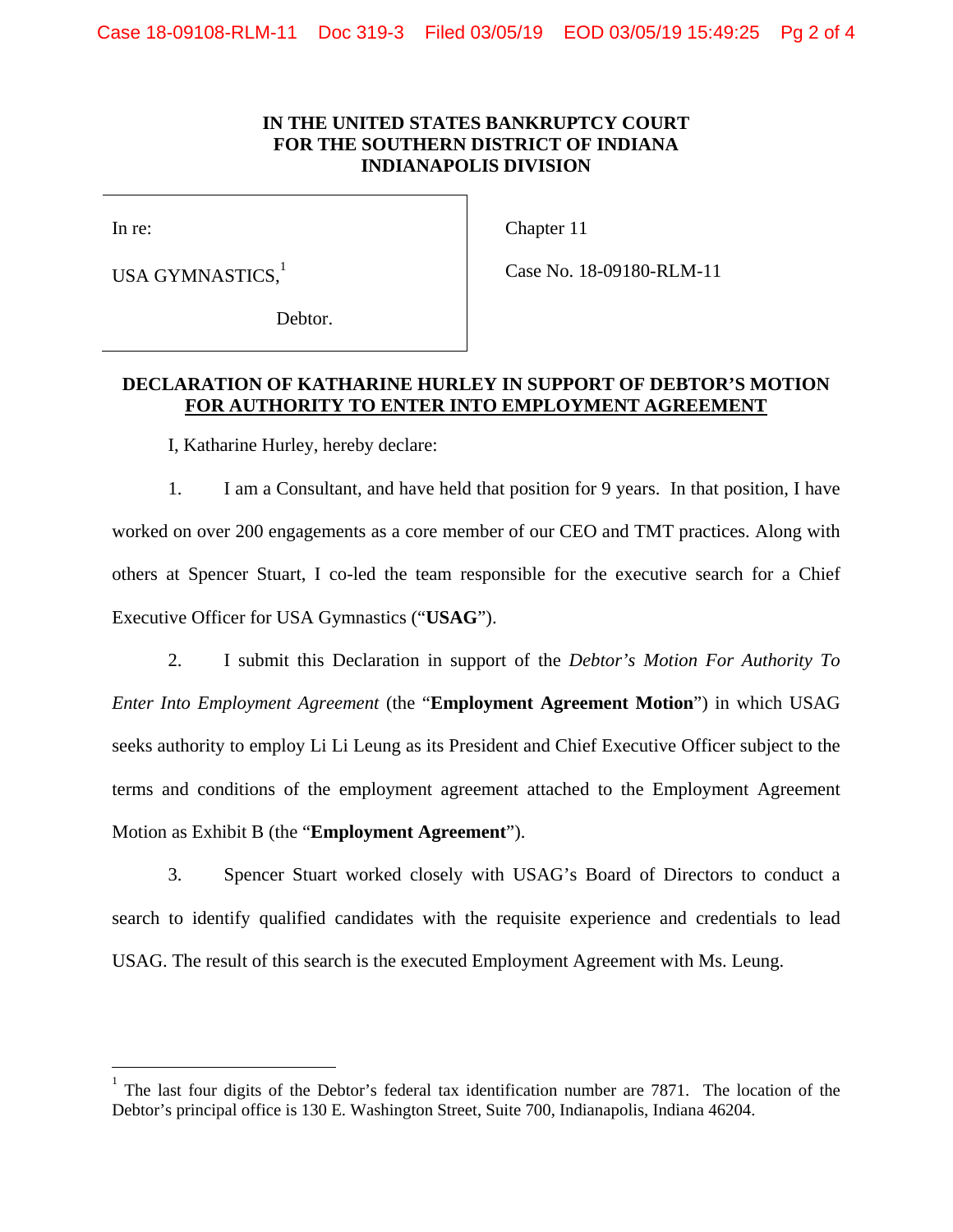4. With nearly two decades of sports business experience at the highest levels, Ms. Leung is well-equipped to serve as Chief Executive Officer of USA Gymnastics. As an accomplished gymnast herself, Ms. Leung possesses a longstanding passion for gymnastics, a sincere commitment to the safety and well-being of USAG's members, including athletes and coaches, and an intimate familiarity with USAG's role in cultivating and maintaining the sport's infrastructure throughout the United States.

5. I worked with USAG's Board of Directors to negotiate Ms. Leung's Employment Agreement. The negotiations over the terms of the Employment Agreement were arms' length. Ms. Leung was represented in the negotiations over the terms and conditions of the Employment Agreement by her own counsel and USAG was represented by Spencer Stuart and USAG's counsel.

6. As set forth below, I believe each of the terms and conditions of the Employment Agreement, and specifically Ms. Leung's employment term and compensation package, are fair and reasonable under the circumstances, and consistent with market compensation for comparable positions at comparable entities.

> a. Term: The initial term of Ms. Leung's employment, which expires upon the conclusion of the bankruptcy case, is reasonable and consistent with what Spencer Stuart has seen in comparable agreements executed during the pendency of a corporate reorganization. In light of the uncertainties in any bankruptcy case, it is not unusual for an executive to request, and a debtor-inpossession to agree, that the initial term be limited to the duration of the bankruptcy case. This also protects the bankruptcy estate as it avoids claims

> > 2